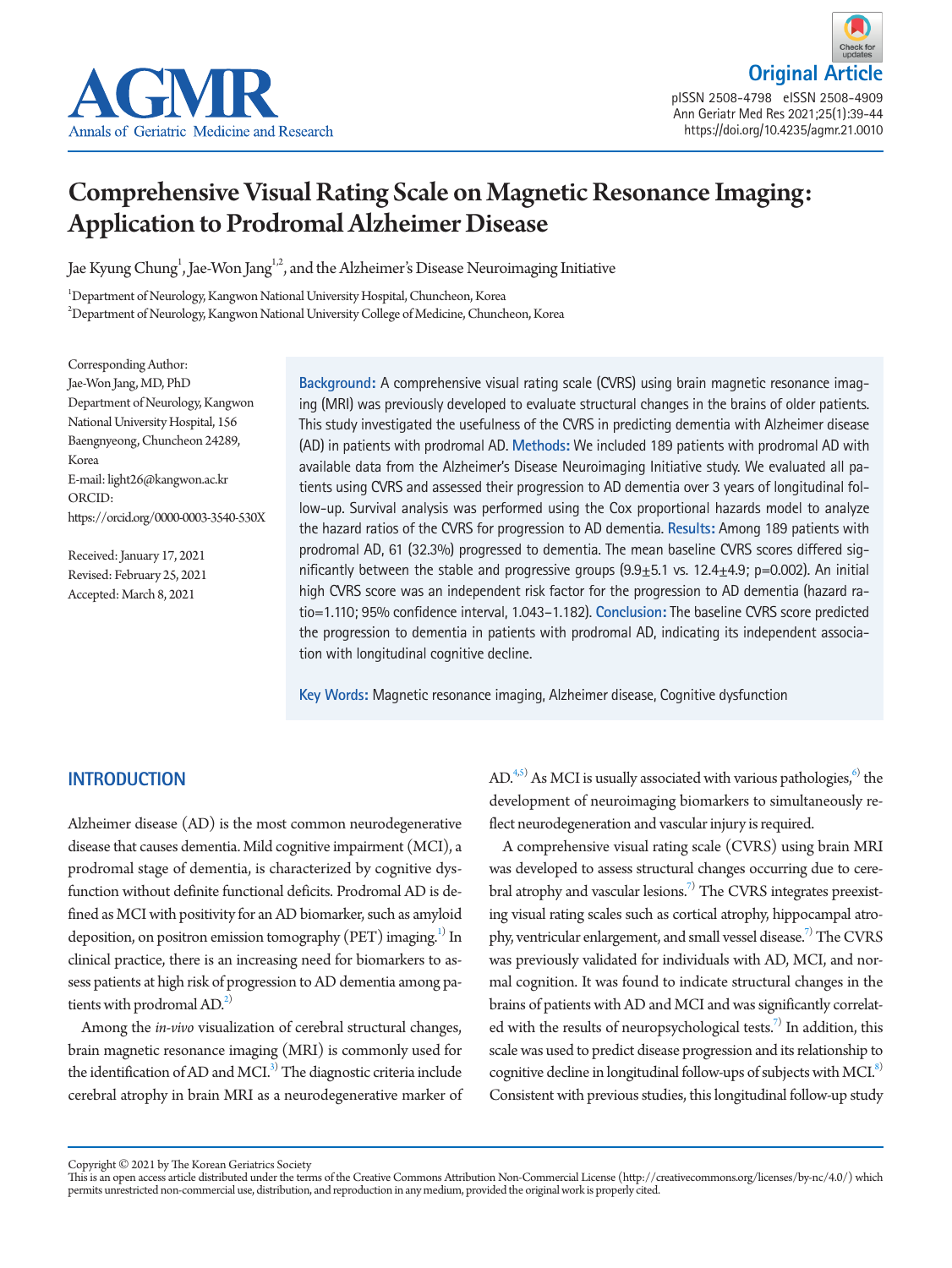evaluated the usefulness of the CVRS in predicting the progression to AD dementia in patients with prodromal AD.

# **MATERIALS AND METHODS**

## **Study population**

We downloaded data for this study from the Alzheimer's Disease Neuroimaging Initiative (ADNI) database [\(http://](http://adni.loni.usc.edu/)adni.loni.usc. edu/). The principal investigator, Michael W. Weiner started the ADNI in 2003 as a public-private partnership. The primary aim of the ADNI is to determine whether the combination of serial biological markers and clinical and neuropsychological tests can be used to measure the progression of AD and MCI. The study procedures were approved by the Institutional Review Board of the Kangwon National University Hospital (No. KNUH-2020-04- 015) and written informed consent was obtained from all participants or their authorized representatives. The detailed protocols regarding informed consent of the ADNI subjects and current information can be found on the ADNI webpage [\(http://adni.loni.](http://adni.loni.usc.edu/) [usc.edu/](http://adni.loni.usc.edu/)).

We downloaded the data included in this study from the ADNI database on June 20, 2020. We included patients with prodromal AD who underwent a baseline MRI scan. The primary outcome was progression to AD dementia during a follow-up period of 36 months. This study finally included 189 patients with prodromal AD from the ADNI cohort.

MCI was diagnosed based on the presence of objective memory impairment without meeting the criteria for dementia. All subjects had a Mini-Mental State Examination (MMSE) score of  $\geq$  24, a CDR memory score of  $\geq$  0.5, a global Clinical Dementia Rating (CDR) score of 0.5, and a score for the delayed recall from Story A of the Wechsler Memory Scale-Revised of ≤ 2 (0–7 years of education),  $\leq 4$  (8–15 years of education) or  $\leq 8$  ( $\geq 16$  years of education).<sup>9)</sup> The diagnosis of dementia at follow-up was based on the presence of memory complaints, a global CDR score of  $\geq 0.5$ , and significant impairments in objective cognition and ADL.

# **MRI**

All subjects underwent imaging studies using a 3-T MRI scanner (GE, Philips, or Siemens). Various ADNI sites collect data using a standardized MRI protocol to evaluate and compare three-dimensional T1-weighted sequences [\(http://](http://adni.loni.usc.edu/methods/documents/mri-protocols/)adni.loni.usc.edu/methods/documents/mri-protocols/). MRI data were acquired and processed according to a standard protocol.<sup>[10](#page-5-3))</sup> We downloaded preprocessed T1-weighted magnetization-prepared rapid gradient-echo (MP-RAGE) MR images, T2 star-weighted images, and fluid-attenuated inversion recovery images from the database.

## **CVRS**

The CVRS includes the hippocampal atrophy, cortical atrophy, subcortical atrophy (ventricular enlargement), and small vessel disease scales, which summarize degenerative or vascular injury of the pathologic brain  $(Table 1).^{11-16}$  $(Table 1).^{11-16}$  $(Table 1).^{11-16}$  $(Table 1).^{11-16}$  A previous study described the details of each scale.<sup>7)</sup> The CVRS integrates validated scales to quantify the effects of various brain deficits, thus producing a scale score ranging from 0 to 30, with higher scores indicating more deficits.

Neurologists (JKC) who were blinded to the clinical and demographic information performed the visual rating using a template.

# **Pathologic changes in AD**

The presence of amyloid by positron emission tomography (PET) was used to confirm the pathologic changes in AD. The mean standard uptake value ratio (SUVR) of 18F-AV-45 PET was determined for each subject. An SUVR threshold of  $\geq 1.10$  was used to define amyloid positive (Aβ+) status according to the ADNI study using the composite volume of interest (VOI) SUVR with the highest accuracy for discriminating between patients with AD and cognitively normal subjects. $17$ 

## **Neuropsychological tests**

Neuropsychological tests such as the MMSE, CDR-sum of boxes (CDR-SOB), and Alzheimer's Disease Assessment Scale-cognitive subscale  $(ADAS-cog)^{18}$  were performed at baseline and annual

#### <span id="page-1-0"></span>**Table 1.** Composition of the comprehensive visual rating scale

|                      | Adopted or modified scales                                                                  | Scale range       |
|----------------------|---------------------------------------------------------------------------------------------|-------------------|
| Hippocampal atrophy  | Scheltens' scale for coronal image <sup>11)</sup>                                           | 0-8 (bilaterally) |
|                      | Kim and Jung's scale for the Axial image <sup>12)</sup>                                     |                   |
| Cortical atrophy     | Victoroff's scale for frontal and temporal lobe <sup>13)</sup>                              | $0 - 9$           |
|                      | Koedam's scale for parietal lobe <sup>14)</sup>                                             |                   |
| Subcortical atrophy  | Donovan's scale for the anterior and posterior horn of the lateral ventricle <sup>15)</sup> | $0 - 6$           |
| Small vessel disease | Modified Fazekas and Scheltens' scale for white matter hyperintensity <sup>16)</sup>        | $0 - 3$           |
|                      | Lacunes and microbleeds: the total number was graded                                        | $0 - 4$           |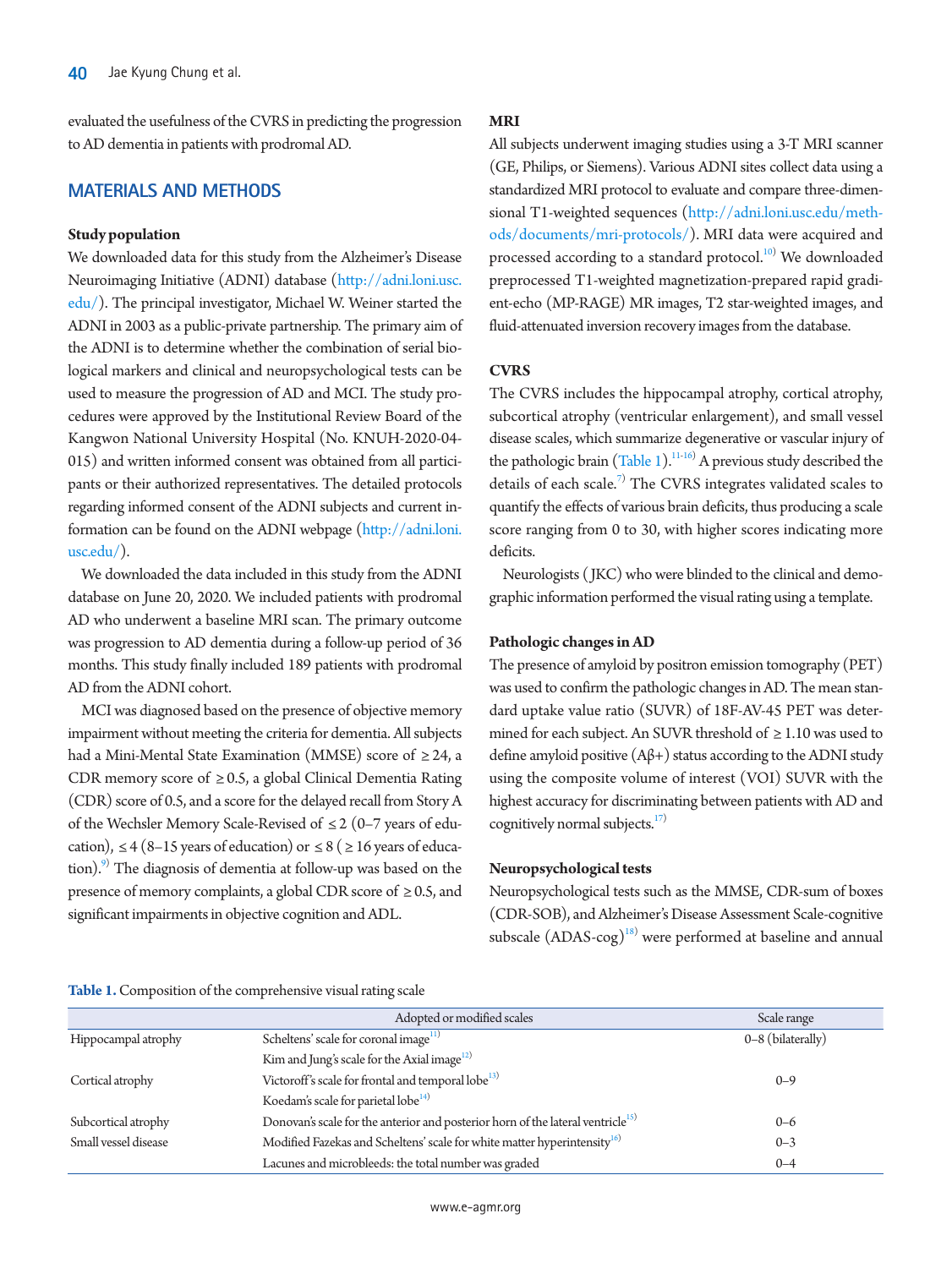follow-ups over 3 years.

#### **Statistical analysis**

We used independent t-test and chi-square test for continuous and categorical variables, respectively, to analyze group differences. We evaluated the hazard ratios (HRs) of baseline demographics, neuropsychological tests, and CVRS using univariate Cox regression analysis using follow-up time by yearly intervals as the time variable and progression to AD dementia as the status variable. To determine whether the CVRS was significantly associated with progression to AD dementia, we used Kaplan-Meier plots based on "high" and "low" CVRS according to the maximally selected rank statistics.<sup>19)</sup> We applied multivariate Cox analysis to confirm the independent determinants of AD dementia progression with relevant covariates. The retention threshold was p < 0.2 in univariate Cox regression and also included clinically important variables. The MMSE and ADAS-cog scores were highly correlated and were divided into Models 1 and 2.

Statistical significance was defined as p < 0.05. Statistical analyses were performed using R version 4.0.2 (The R Foundation for Statistical Computing, 64-bit platform). Cox regression analysis was performed using the survival package, $^{20)}$  $^{20)}$  $^{20)}$  while the optimal cutoff points of continuous variables in the "survival" analysis were determined using the "maxstat" package.<sup>19)</sup> Graphics were created using the "ggplot2" package. $^{21)}$  $^{21)}$  $^{21)}$ 

# **RESULTS**

This study included 189 patients with prodromal AD. Their mean age was 72.6 years and 86 (45.5%) were female. A total of 122 pa-

tients (64.5%) had at least one *APOE* ε4 allele. We observed that 61 patients (32.3%) progressed to dementia, while 128 patients did not, during a follow-up period of 36 months. The baseline characteristics based on the progression to dementia, categorized as stable or progressive prodromal AD, are presented in [Table 2.](#page-2-0) Patients with prodromal AD that progressed to dementia had poorer cognitive performance and CVRS scores at baseline.

Subjects with higher CVRS scores ( > 16 points) had a significantly higher HR for progression to AD dementia in the univariate Cox regression analysis (HR = 1.089; 95% confidence interval [CI],  $1.034-1.146$ ) [\(Fig. 1](#page-5-6), [Table 3\)](#page-3-0). The rate of progression to AD dementia was significantly higher in *APOE* ε4 carriers. Poor baseline cognitive tests, as indicated by MMSE, CDR-SOB, and ADAS-cog subscale 11 (ADAS-cog 11) scores, were significantly associated with progression to AD dementia.

Multivariate Cox analysis included clinical (age, sex, level of education) and statistically relevant variables (*APOE* ε4 allele, MMSE, ADAS-cog 11, CDR-SOB, and CVRS) [\(Table 3](#page-3-0)). Owing to the high correlation between the ADAS-cog and MMSE scores, we analyzed them as Models 1 and 2, respectively. The adjusted covariates did not change the significance of the HRs of CVRS (HR = 1.110; 95% CI, 1.043–1.182 for Model 1 and HR = 1.084; 95% CI, 1.014–1.159 for Model 2). However, we did not observe significant relationships between baseline MMSE, *APOE* ε4, and AD dementia progression after adjusting for other covariates. We examined the receiver operating characteristic curve and area under the curve (AUC) to determine the utility of the CVRS for the prediction of prodromal AD compared to each subscale [\(Table 4\)](#page-3-1). The AUC of the CVRS was higher than that of the other subscales.

<span id="page-2-0"></span>

| <b>Table 2.</b> Baseline characteristics of patients with prodromal Alzheimer disease |  |  |
|---------------------------------------------------------------------------------------|--|--|
|---------------------------------------------------------------------------------------|--|--|

|                            | Stable group $(n = 128)$ | Progressive group $(n=61)$ | Total $(n=189)$ | p-value     |
|----------------------------|--------------------------|----------------------------|-----------------|-------------|
| Age $(y)$                  | $72.6 \pm 6.5$           | $72.5 \pm 7.0$             | $72.6 \pm 6.7$  | 0.933       |
| Sex, female                | 57(44.5)                 | 29(47.5)                   | 86(45.5)        | 0.816       |
| Education $(y)$            | $16.3 \pm 2.8$           | $16.5 \pm 2.6$             | $16.3 \pm 2.7$  | 0.650       |
| APOE $\epsilon$ 4 carriers | 77(60.2)                 | 45(73.7)                   | 122(64.5)       | 0.179       |
| CDR-SOB                    | $1.3 \pm 0.8$            | $2.2 \pm 1.0$              | $1.6 \pm 1.0$   | ${}< 0.001$ |
| ADAS-cog 11                | $8.6 \pm 3.6$            | $13.1 \pm 4.8$             | $10.1 \pm 4.5$  | ${}< 0.001$ |
| <b>MMSE</b>                | $28.0 \pm 1.7$           | $27.4 \pm 1.9$             | $27.8 \pm 1.8$  | 0.028       |
| CVRS (total)               | $9.9 \pm 5.1$            | $12.4 \pm 4.9$             | $10.7 \pm 5.1$  | 0.002       |
| Hippocampal atrophy        | $2.9 \pm 2.0$            | $3.9 \pm 1.8$              | $3.2 \pm 2.0$   | 0.001       |
| Cortical atrophy           | $3.6 \pm 2.2$            | $4.7 \pm 2.2$              | $3.9 \pm 2.2$   | 0.002       |
| Subcortical atrophy        | $2.1 \pm 1.4$            | $2.7 \pm 1.4$              | $2.3 \pm 1.4$   | 0.019       |
| Small vessel disease       | $1.3 \pm 1.0$            | $1.2 \pm 1.1$              | $1.2 \pm 1.0$   | 0.471       |

Values are presented as mean±standard deviation or number (%).

CDR-SOB, Clinical Dementia Rating sum of boxes; ADAS-cog, Alzheimer's Disease Assessment Scale cognitive subscale; MMSE, Mini-Mental State Examination; CVRS, Comprehensive Visual Rating Scale.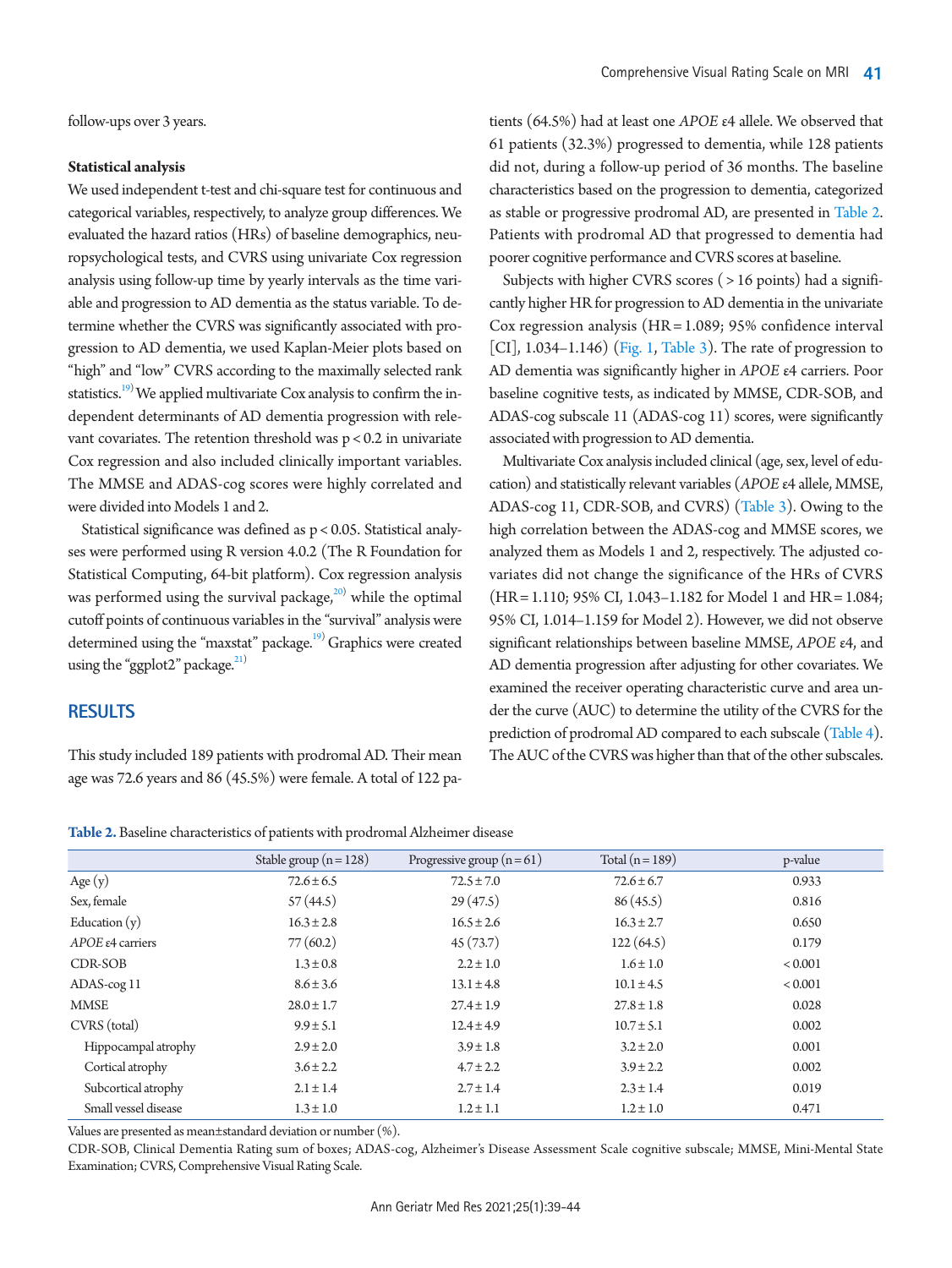

**Fig. 1.** Cox proportional hazards model for progression to Alzheimer disease (AD) dementia in patients with prodromal AD according to comprehensive visual rating scale (CVRS) score: low, ≤16 points; high, >16 points.

<span id="page-3-0"></span>**Table 3.** Univariate and multivariate Cox regression analysis

|                           | Univariate analysis    |                | Multivariate analysis  |          |                        |                |  |
|---------------------------|------------------------|----------------|------------------------|----------|------------------------|----------------|--|
|                           |                        |                | Model 1                |          | Model 2                |                |  |
|                           | $HR(95\% \text{ Cl})$  | p-value        | $HR(95\% \text{ Cl})$  | p-value  | $HR(95\% \text{ Cl})$  | p-value        |  |
| Age                       | $1.001(0.963 - 1.041)$ | 0.951          | $0.977(0.929 - 1.028)$ | 0.371    | $0.953(0.905 - 1.003)$ | 0.065          |  |
| Male                      | $0.909(0.550 - 1.503)$ | 0.711          | $0.678(0.378 - 1.217)$ | 0.193    | $0.709(0.391 - 1.285)$ | 0.256          |  |
| Education                 | $1.035(0.943 - 1.136)$ | 0.473          | $1.109(0.999 - 1.232)$ | 0.051    | $1.083(0.977 - 1.201)$ | 0.129          |  |
| $APOE \epsilon 4$ carrier | $1.425(1.001 - 2.029)$ | 0.049          | $1.310(0.866 - 1.984)$ | 0.202    | $1.310(0.875 - 1.961)$ | 0.189          |  |
| <b>MMSE</b>               | $0.848(0.741 - 0.971)$ | 0.017          | $0.866(0.741 - 1.012)$ | 0.071    | NI                     | NI             |  |
| ADAS-cog 11               | $1.221(1.159-1.285)$   | ${}_{< 0.001}$ | NI                     | NI       | $1.177(1.110-1.247)$   | ${}_{< 0.001}$ |  |
| CDR-SOB                   | $2.163(1.715 - 2.727)$ | ${}_{< 0.001}$ | $2.166(1.684 - 2.786)$ | < 0.0001 | $1.847(1.420 - 2.401)$ | ${}_{< 0.001}$ |  |
| <b>CVRS</b>               | $1.089(1.034 - 1.146)$ | 0.001          | $1.110(1.043 - 1.182)$ | 0.001    | $1.084(1.014 - 1.159)$ | 0.019          |  |

CDR-SOB, Clinical Dementia Rating sum of boxes; MMSE, Mini-Mental State Examination; CVRS, Comprehensive Visual Rating Scale; NI, not included. Model 1: adjusted for age, sex, education, *APOE* ε4 carrier, MMSE, CDR-SOB, and CVRS.

Model 2: adjusted for age, sex, education, *APOE* ε4 carrier, ADAS-cog 11, CDR-SOB, and CVRS.

<span id="page-3-1"></span>**Table 4.** AUC comparisons of subscales between progressive and stable MCI

|                      | Sensitivity $(\%)$ | Specificity $(\%)$ | $PPV(\%)$ | $NPV$ (%) | <b>AUC</b> | 95% CI          |
|----------------------|--------------------|--------------------|-----------|-----------|------------|-----------------|
| <b>CVRS</b>          | 63.9               | 59.4               | 42.9      | 77.6      | 0.642      | $0.558 - 0.726$ |
| Hippocampal atrophy  | 78.7               | 48.4               | 42.1      | 82.7      | 0.636      | $0.568 - 0.703$ |
| Cortical atrophy     | 57.4               | 64.1               | 43.2      | 75.9      | 0.635      | $0.551 - 0.719$ |
| Subcortical atrophy  | 63.9               | 56.2               | 41.1      | 76.6      | 0.610      | $0.526 - 0.694$ |
| Small vessel disease | 73.8               | 35.2               | 35.2      | 73.8      | 0.548      | $0.464 - 0.632$ |

AUC, area under the curve; MCI, mild cognitive impairment; PPV, positive predictive value; NPV, negative predictive value; CI, confidence interval; CVRS, Comprehensive Visual Rating Scale.

# **DISCUSSION**

We assessed the effects of baseline cerebral structural abnormalities evaluated by CVRS on the progression to AD dementia among older patients with prodromal AD. The important finding of the study was that patients with prodromal AD with higher baseline CVRS were more likely to progress to AD dementia during the 3-year follow-up. The early identification of prodromal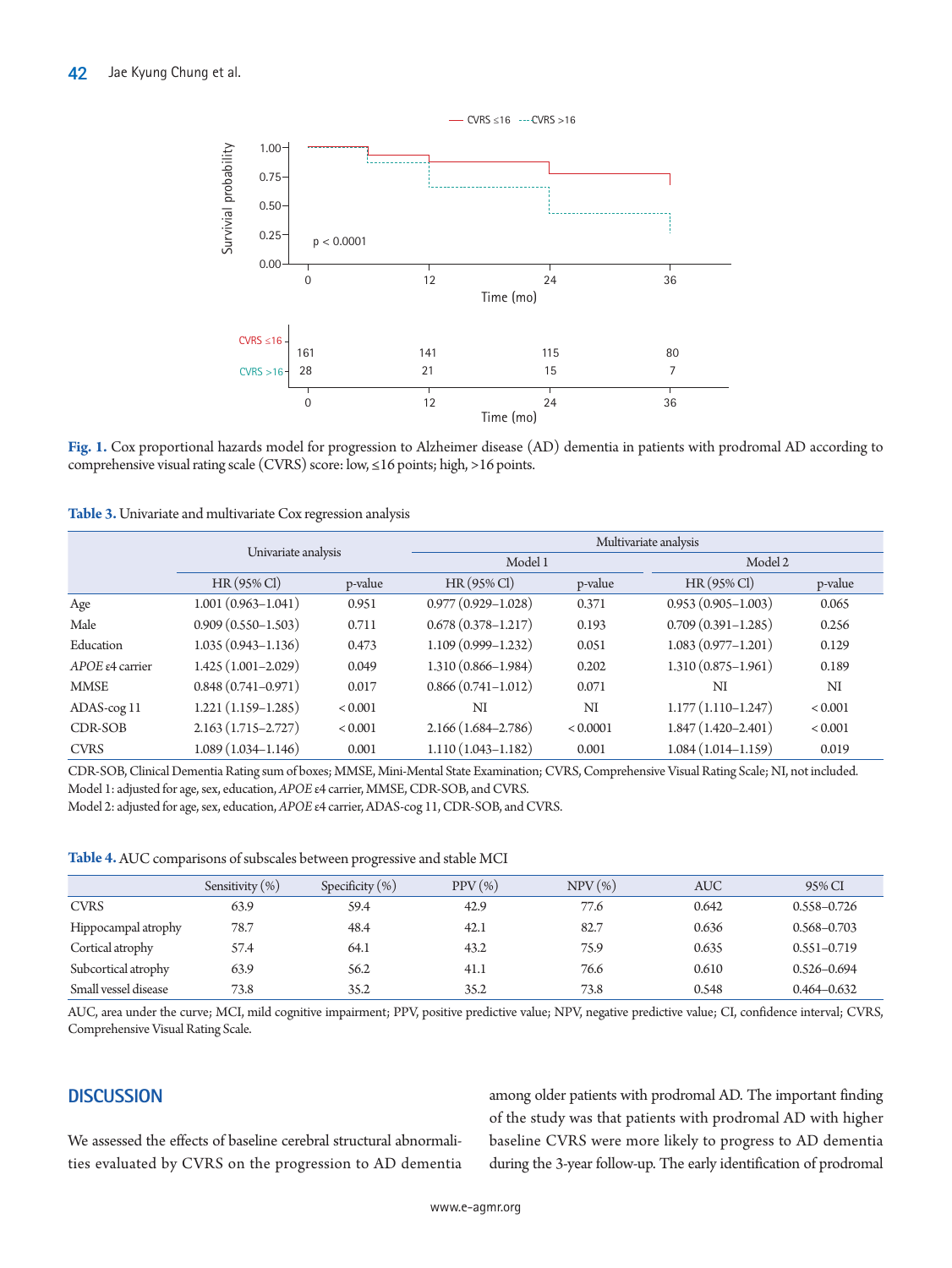AD with a high risk of progression to dementia may allow preventive intervention.<sup>22)</sup> CVRS scores for prodromal AD could help identify patients who are most likely to be referred for intensive preventive care to slow further cognitive decline.<sup>23)</sup>

The CVRS is composed of cerebral atrophy (23 points) and small vessel disease (7 points) scales, totaling 30 points. Therefore, the CVRS mainly reflects cerebral atrophy in brain MRI, which is a biomarker of neuronal injury or neurodegeneration. Approximately one-quarter of the CVRS comprises scores for small vessel disease, including white matter hyperintensities, lacunar infarcts, and microbleeds. Mixed pathologies, including neurodegenerative and cerebrovascular diseases, have been shown to important for AD dementia in clinical-pathological studies.<sup>24)</sup> MCI has also been observed in approximately 60% of individuals in combination with vascular pathologies.

Visual scales are more feasible in outpatient clinics because they can be applied without using specific software.<sup>7[,25\)](#page-5-18)</sup> Therefore, visual rating scales such as the CVRS are useful for evaluating subjects in primary clinics, whereas automated analyses are more appropriate for specific research for group analyses in longitudinal stud $ies<sup>25</sup>$ 

Some visual rating scales such as Scheltens' hippocampal atrophy scale $^{\text{\tiny{[1]}}}$  have been widely used for AD diagnosis and predic- $\frac{1}{26}$  while other scales have little impact without subsequent replication. $^{27)}$  The CVRS suggests a unified integration of various validated scales related to neuronal and small vascular injury, while others have only assessed a single scale for specific diseases.<sup>27)</sup> Our findings were consistent with those of previous studies on the vali-dation and correlation of the CVRS with cognitive measures.<sup>[7](#page-4-7))</sup>

Our study was limited by the inclusion of prodromal AD subjects as defined by amyloid positivity at baseline from the ADNI cohort, which may have resulted in selection bias. Amyloid PET is increasingly used in clinical practice to focus on study populations comprising prodromal AD rather than heterogeneous MCI subjects. Additionally, the CVRS includes visual rating scales that require experienced clinicians. To address this issue, we provided rater template images for use as a reference for the closest MRI images of the subjects.

In conclusion, the results of this study showed that baseline CVRS scores in patients with prodromal AD were independently associated with progression to AD dementia across a 3-year follow-up period. This finding suggests that the CVRS can be used to predict progression in patients with prodromal AD.

## **ACKNOWLEDGEMENTS**

Data used in this study were downloaded from the Alzheimer's

Disease Neuroimaging Initiative (ADNI) database (adni.loni.usc. edu). The investigators within the ADNI contributed to its design and implementation and/or provided data but did not take part in the analysis or writing of this report. A complete listing of ADNI investigators can be found at [http://adni.loni.usc.edu/wp-con](http://adni.loni.usc.edu/wp-content/uploads/how_to_apply/ADNI_Acknowledgement_List.pdf)[tent/uploads/how\\_to\\_apply/ADNI\\_Acknowledgement\\_List.](http://adni.loni.usc.edu/wp-content/uploads/how_to_apply/ADNI_Acknowledgement_List.pdf) [pdf.](http://adni.loni.usc.edu/wp-content/uploads/how_to_apply/ADNI_Acknowledgement_List.pdf)

## **CONFLICT OF INTEREST**

The researchers claim no conflicts of interest.

#### **FUNDING**

This study was supported by a research fund from the Korean Geriatric Society, 2018.

## **AUTHOR CONTRIBUTION**

Conceptualization, JWJ; Data curation, JWJ; Funding acquisition, JWJ; Investigation, JKC, JWJ; Methodology, JKC, JWJ; Project administration, JWJ; Supervision, JKJ, JWJ; Writing-original draft, JKC, JWJ; Writing-review & editing, JKC, JWJ.

#### **REFERENCES**

- <span id="page-4-0"></span>1. [Dubois B, Feldman HH, Jacova C, Hampel H, Molinuevo JL,](https://doi.org/10.1016/s1474-4422(14)70090-0)  [Blennow K, et al. Advancing research diagnostic criteria for Alz](https://doi.org/10.1016/s1474-4422(14)70090-0)[heimer's disease: the IWG-2 criteria. Lancet Neurol 2014;13:](https://doi.org/10.1016/s1474-4422(14)70090-0) [614-29.](https://doi.org/10.1016/s1474-4422(14)70090-0)
- <span id="page-4-1"></span>2. [van Maurik IS, Zwan MD, Tijms BM, Bouwman FH, Teunissen](https://doi.org/10.1001/jamaneurol.2017.2712)  [CE, Scheltens P, et al. Interpreting biomarker results in individu](https://doi.org/10.1001/jamaneurol.2017.2712)[al patients with mild cognitive impairment in the Alzheimer's](https://doi.org/10.1001/jamaneurol.2017.2712)  [Biomarkers in Daily Practice \(ABIDE\) project. JAMA](https://doi.org/10.1001/jamaneurol.2017.2712) Neurol 2017;74:1481-91.
- <span id="page-4-2"></span>3[. Chandra A, Dervenoulas G; Politis M; Alzheimer's Disease](https://doi.org/10.1007/s00415-018-9016-3)  [Neuroimaging Initiative. Magnetic resonance imaging in Alzhei](https://doi.org/10.1007/s00415-018-9016-3)[mer's disease and mild cognitive impairment. J Neurol 2019;](https://doi.org/10.1007/s00415-018-9016-3) [266:1293-1302](https://doi.org/10.1007/s00415-018-9016-3).
- <span id="page-4-5"></span><span id="page-4-3"></span>4[. McKhann GM, Knopman DS, Chertkow H, Hyman BT, Jack](https://doi.org/10.1016/j.jalz.2011.03.005)  [CR Jr, Kawas CH, et al. The diagnosis of dementia due to Alz](https://doi.org/10.1016/j.jalz.2011.03.005)[heimer's disease: recommendations from the National Institute](https://doi.org/10.1016/j.jalz.2011.03.005)  [on Aging-Alzheimer's Association workgroups o](https://doi.org/10.1016/j.jalz.2011.03.005)n diagnostic guidelines for Alzheimer's disease. Alzheimers Dement 2011; 7:263-9.
- <span id="page-4-7"></span><span id="page-4-6"></span><span id="page-4-4"></span>5. Albert MS, DeKosky ST, Dickson [D, Dubois B, Feldman HH,](https://doi.org/10.1016/j.jalz.2011.03.008)  [Fox NC, et al. The diagnosis of mild cognitive impairment due](https://doi.org/10.1016/j.jalz.2011.03.008)  [to Alzheimer's disease: recommendations from the National In](https://doi.org/10.1016/j.jalz.2011.03.008)[stitute on Aging-Alzheimer's Association workgroups](https://doi.org/10.1016/j.jalz.2011.03.008) on diagnostic guidelines for Alzheimer's disease. Alzheimers Dement